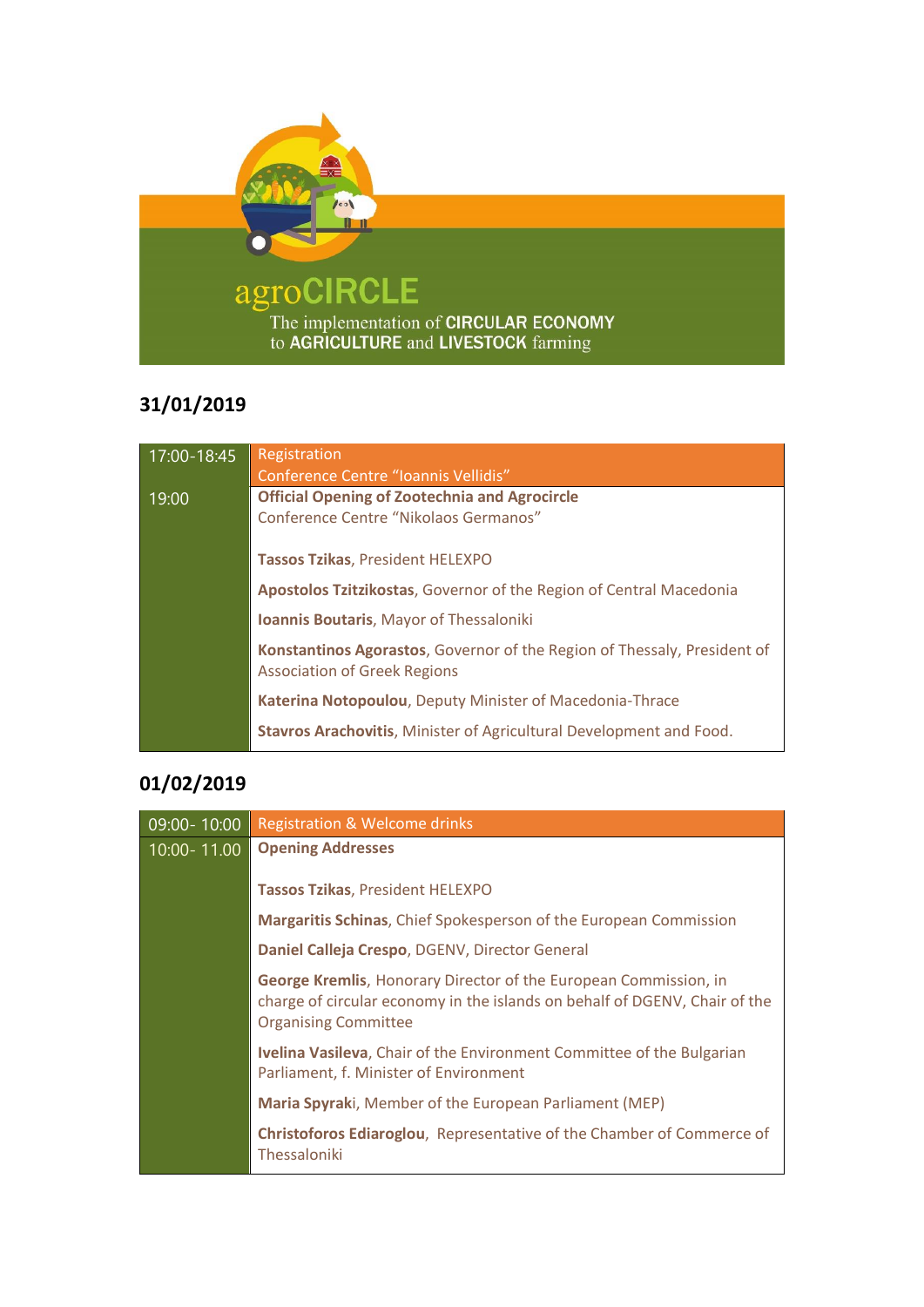| 11:00-12:30 | Roundtable "Common Agricultural Policy, the way forward"<br>Moderator: Dr. Eleni Hatziyanni, Director of Environment and Spatial<br>Planning, Coordinator of European Projects, Region of Crete, Greece                                                                                                                          |
|-------------|----------------------------------------------------------------------------------------------------------------------------------------------------------------------------------------------------------------------------------------------------------------------------------------------------------------------------------|
|             | Ioannis Tsironis, f. Alternate Minister of Agriculture, f. Alternate Minister<br>of Environment, Head of the Managing Authority of the Operational<br>Programme Agriculture                                                                                                                                                      |
|             | Konstantinos Agorastos, Governor of the Region of Thessaly, President of<br><b>Association of Greek Regions</b>                                                                                                                                                                                                                  |
|             | Konstantinos Tertivanidis, Representative of Region of Central Macedonia                                                                                                                                                                                                                                                         |
|             | "Internet of Things - IoT and Circular Economy: Perspectives and<br>Innovative applications", Zacharoula Andreopoulou, Associate Professor,<br>Forest and Environmental Informatics, Aristotle University of Thessaloniki                                                                                                        |
|             | "Circular Economy and Rural Development: Success Story on Resources<br>Recovering", Prof. Giovanni Quaranta, Dr. Rosanna Salvia, University of<br>Basilicata, Potenza, Italy                                                                                                                                                     |
|             | "Disruptive Technologies in Agriculture and Livestock: Blockchains", Soulla<br>Louca, Professor, University of Nicosia                                                                                                                                                                                                           |
|             | Stamatis Angelopoulos, Professor, Vice Rector of Research and Lifelong<br>Learning, Alexander TEI of Thessaloniki                                                                                                                                                                                                                |
|             | "The arrangements of the new CAP for the development of the Greek<br>countryside", Nikos Pavlonasios, Vice- President of the Panhellenic<br><b>Association of Young Farmers</b>                                                                                                                                                  |
|             |                                                                                                                                                                                                                                                                                                                                  |
| 12:30-13:00 | Coffee break                                                                                                                                                                                                                                                                                                                     |
| 13:00-15:00 | Roundtable "Agriculture and water resources; Agriculture and waste;<br>Sustainable Agriculture: bio-cultivation, pesticides and fertilizers issues,<br>nitrates"<br><b>Moderator: George Kremlis, Honorary Director of the European</b><br>Commission, in charge of circular economy in the islands on behalf of<br><b>DGENV</b> |
|             | "Food and Agricultural Waste Recycling: Closing the Nutrient Loop through<br>Composting", Dr. Christos Vasilikiotis, Assistant Professor, Perrotis<br>College, American Farm School                                                                                                                                              |
|             | "Decentralized wastewater treatment plants for the transition to green<br>cities", Dr. Vasileios Diamantis, Teaching Staff of the department of<br>Environmental Engineering, Democritus University of Thrace,<br><b>ACT4ENERGY P.C.</b>                                                                                         |
|             | "Wastewater management in light of the circular economy principles",<br>Anthoula Manali and Petros Gikas, Associate Professor, Technical<br><b>University of Crete</b>                                                                                                                                                           |
|             | "Electrolysis as the basis for the circular economy: the solution to the<br>treatment of liquid agricultural waste", Georgios Tsiomos, Technical<br><b>Manager of Onflow</b>                                                                                                                                                     |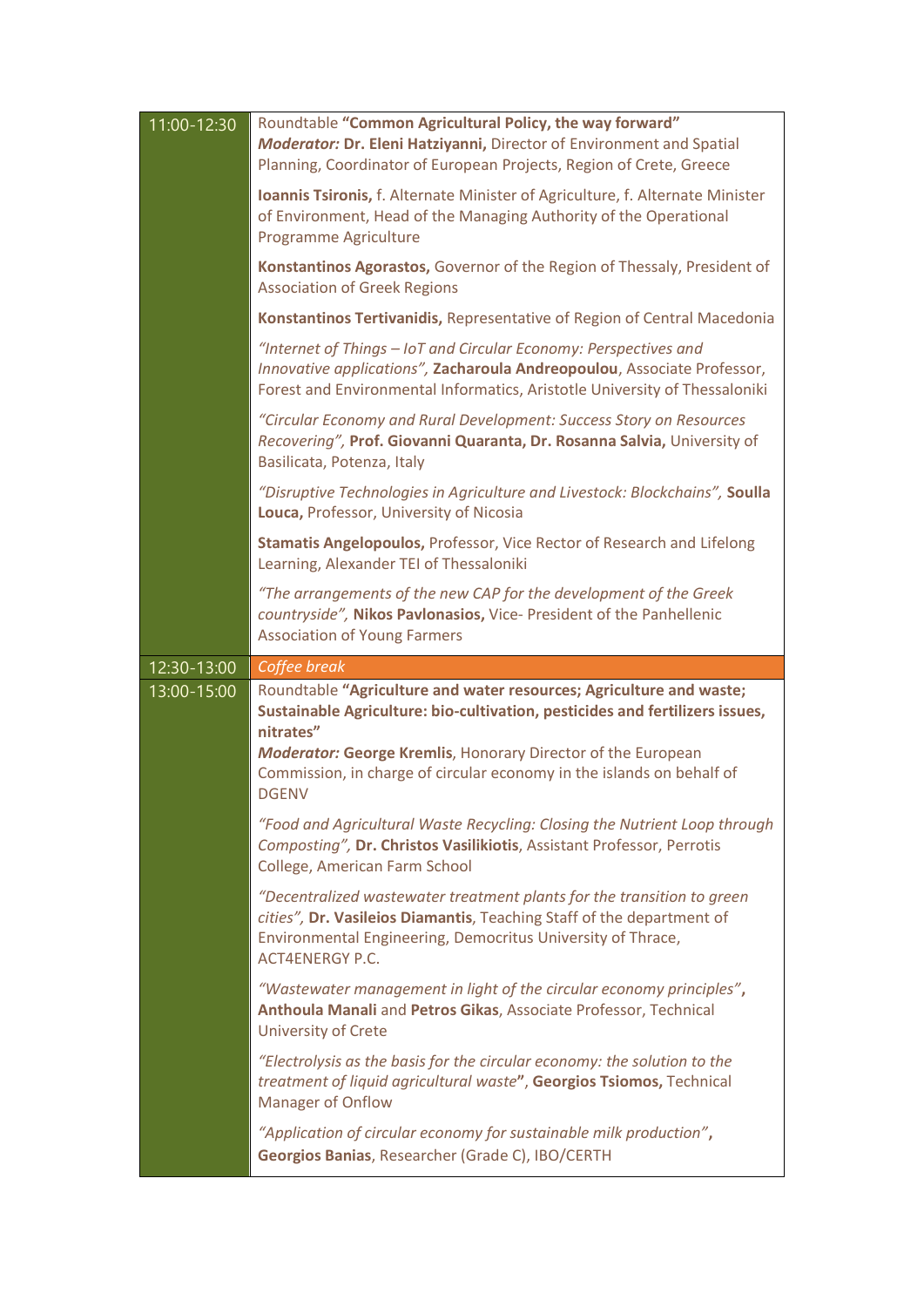|                          | "Management of Animal By-products", Alexandros Govaris, Professor,<br>Department of Veterinary Medicine, University of Thessaly                                                                                                                            |
|--------------------------|------------------------------------------------------------------------------------------------------------------------------------------------------------------------------------------------------------------------------------------------------------|
|                          | "The RE-LIVE WASTE project: Improving innovation capacities of private<br>and public actors for sustainable and profitable recycling of livestock<br>waste", Antonio Pulina, Desertification Research Centre (NRD-UNISS),<br>University of Sassari (Italy) |
|                          | "BIOSOLIDS S.A.: Implementation of Circular Economy principles in<br>practice", Alexandros Papageorgiou, Chemist, Phd., Production Manager<br>of Biosolids S.A.                                                                                            |
|                          | "Sustainable agricultural production with the exploitation of innovative<br>geothermal greenhouses and infrastructures. The case study of the<br>Interreg "MED Greenhouses" project", Alexandros Papachatzis, Professor,<br><b>TEI of Thessaly</b>         |
| 15:00-15:30              | Lunch                                                                                                                                                                                                                                                      |
| 15:30-16:30              | Roundtable "Financing-Funding Instruments & alternative mechanisms"<br><b>Moderator: George Kremlis, Honorary Director of the European</b><br>Commission, in charge of circular economy in the islands on behalf of<br><b>DGENV</b>                        |
|                          | Thomas Vizikas, Representative of Bio-based Industries (BBI)                                                                                                                                                                                               |
|                          | Constantinos Christou, Principal Banker of the Black Sea Trade and<br><b>Development Bank</b>                                                                                                                                                              |
|                          | "The right of self-determination of the producer", Dimitrios Petrouskas,<br>Attorney-at-law, Partner Manager of Petrouskas-Kappou and Associates                                                                                                           |
| 16:30-17:00              | Coffee break                                                                                                                                                                                                                                               |
| 17:00-18:30              | Roundtable "Best Practices. National and European success stories"<br><b>Moderator: Achileas Davelis, President of the Association of Thessalian</b><br><b>Enterprises and Industries</b>                                                                  |
|                          | "Investing in New Technologies in Energy and Transport", Dr. Spiros<br>Kiartzis, Director of New Technologies and Alternative Energy Sources,<br><b>Hellenic Petroleum</b>                                                                                 |
|                          | "Management of Excavation, Construction and Demolition Waste in the<br>Circular Economy and its Impact on the Primary Sector", Anna Michou,<br>Development Consultant of ANAKEM S.A.                                                                       |
|                          | Anastasia Giotsa, Representative of NetEnergy-Biostruction                                                                                                                                                                                                 |
|                          | "Do we really need to provide more food by 2020?", Carla Tanas, Co-<br>Founder and Managing Director of Industry Disruptors, Co-Founder of<br><b>Future Agro Challenge</b>                                                                                 |
|                          | "Biogas Lagada S.A. as a circular economy model", Georgios Kefalas,<br>Producer and Stockholder of Biogas Lagada S.A.                                                                                                                                      |
|                          | Faidra Papailia, Representative of Visaltia Dryers Ltd                                                                                                                                                                                                     |
| $\overline{18:}30-19:00$ | <b>Conclusions and Closure</b>                                                                                                                                                                                                                             |